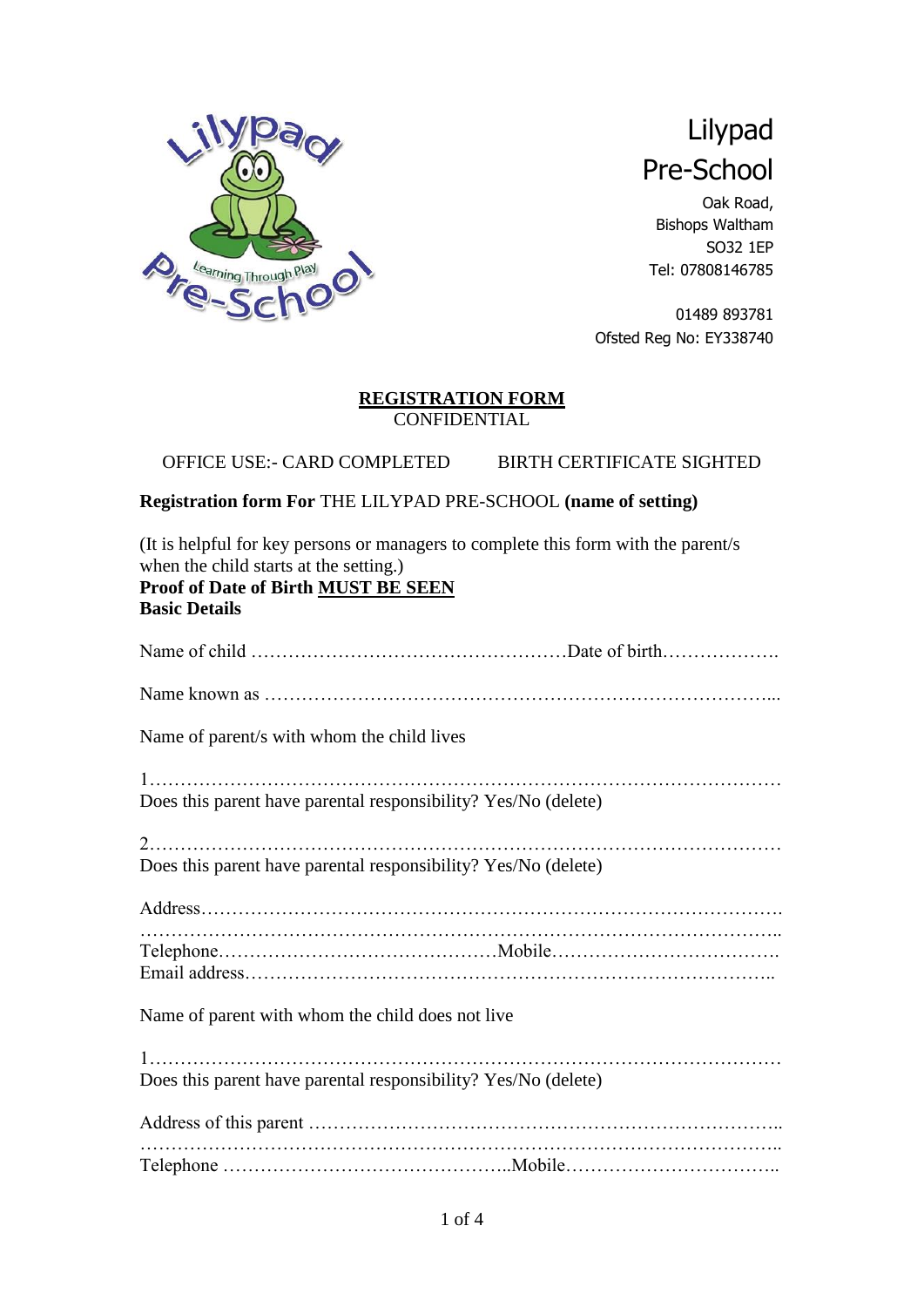| Does this parent have legal access to the child? Yes/No (delete) |
|------------------------------------------------------------------|
|                                                                  |

# **Emergency contact details**

| Any other emergency contact number |                                                                                                                                                                             |
|------------------------------------|-----------------------------------------------------------------------------------------------------------------------------------------------------------------------------|
|                                    |                                                                                                                                                                             |
|                                    |                                                                                                                                                                             |
|                                    |                                                                                                                                                                             |
|                                    |                                                                                                                                                                             |
|                                    | Persons authorised to collect the child (must be over 16 yrs of age)                                                                                                        |
|                                    |                                                                                                                                                                             |
|                                    |                                                                                                                                                                             |
|                                    |                                                                                                                                                                             |
|                                    |                                                                                                                                                                             |
| <b>Personal details of child</b>   |                                                                                                                                                                             |
|                                    | Does your child have any special dietary needs or preferences? Yes/No (delete)                                                                                              |
|                                    | How would you describe your child's ethnicity or cultural background?                                                                                                       |
|                                    |                                                                                                                                                                             |
|                                    | Are there any festivals or special occasions celebrated in your culture that your child<br>will be taking part in and that you would like to see acknowledge and celebrated |
|                                    |                                                                                                                                                                             |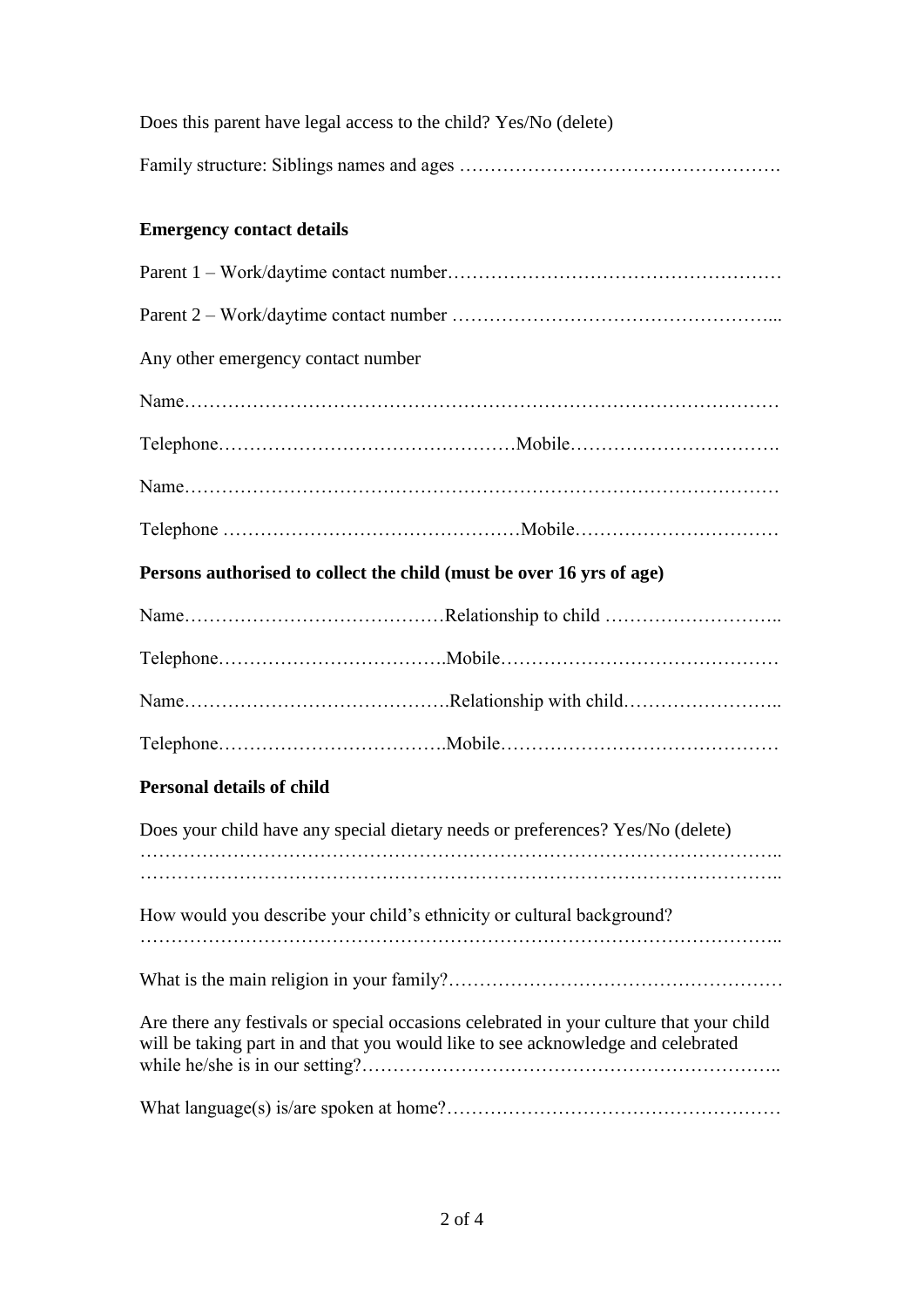If English is not the main language spoken at home, will this be your child's first experience of being in an English-speaking environment? Yes/No (delete)

|                                                      | If so, discuss and agree with the key person how you will support the child when                                                                                         |
|------------------------------------------------------|--------------------------------------------------------------------------------------------------------------------------------------------------------------------------|
| Any allergies? i.e. Plasters or food Yes/No (delete) |                                                                                                                                                                          |
|                                                      | Does your child have any special needs or disability? Yes/No (delete)                                                                                                    |
|                                                      |                                                                                                                                                                          |
|                                                      | What other information is it important for us to know about your child? For example,<br>what they like, or what fears they may have, any special words they use, or what |
|                                                      |                                                                                                                                                                          |
|                                                      |                                                                                                                                                                          |
|                                                      |                                                                                                                                                                          |
|                                                      | Names of professionals involved with child e.g. Speech Therapist                                                                                                         |
|                                                      |                                                                                                                                                                          |
|                                                      |                                                                                                                                                                          |
|                                                      |                                                                                                                                                                          |
|                                                      |                                                                                                                                                                          |
|                                                      |                                                                                                                                                                          |
|                                                      |                                                                                                                                                                          |
| Do you have a health visitor? Yes/No (delete)        |                                                                                                                                                                          |
|                                                      |                                                                                                                                                                          |
|                                                      |                                                                                                                                                                          |